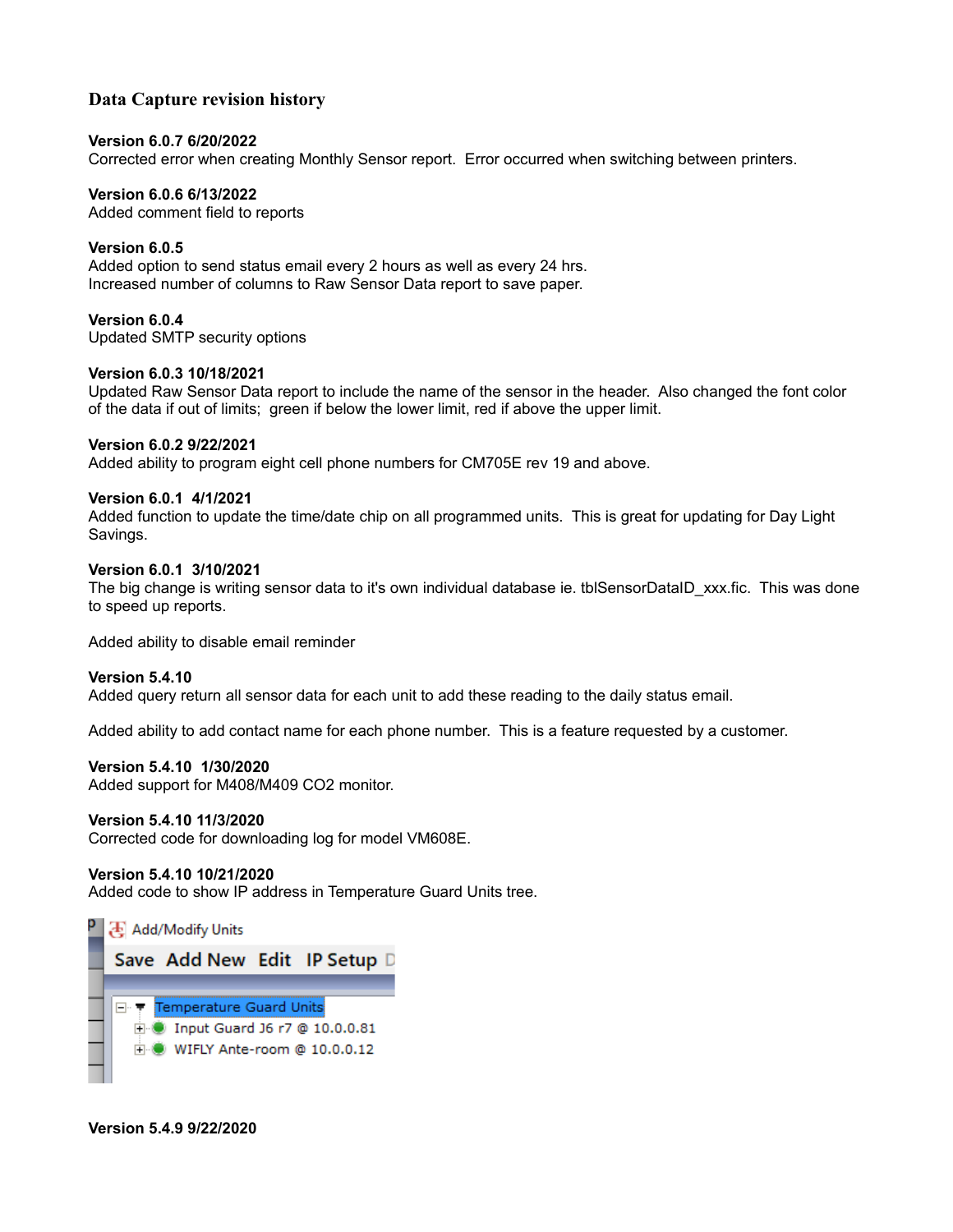# **Data Capture revision history**

Corrected the units displayed in the Hi-Lo report for humidity sensor. Increased font size on all menus.

#### **Version 5.4.8 4/28/20**

Added button to check and repair and re-index all database files.

#### **Version 5.4.8 1/2020**

Added button to delete unsent alarm emails to the configuration page. Moved Save, log file buttons to menu bar.

## **Rev 5.4.7 Compiled and RELEASED 11/8/2019**

A local hospital customer requested the ability to edit all unit email addresses at once. Added menu item under Edit